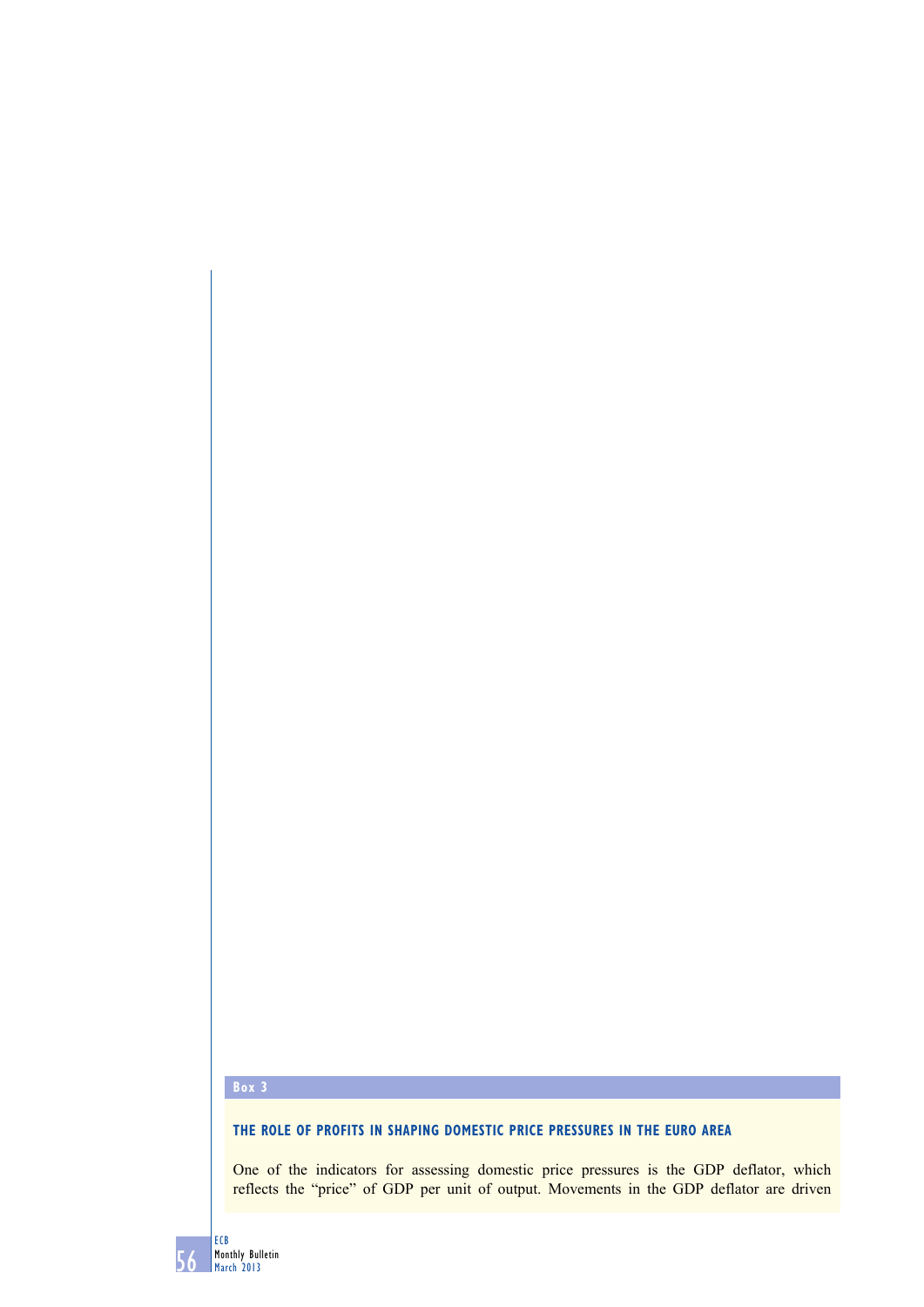### **economic and monetary deVeloPmentS**

Prices and costs

## **Chart A Euro area GDP deflator**

(annual percentage changes; percentage point contributions; quarterly data)





#### Sources: Eurostat and ECB calculations. Note: Taxes denote taxes less subsidies on production, profits denote gross operating surplus and mixed income.

Sources: Eurostat and ECB calculations.<br>Notes: Taxes denote taxes less subsidies on production, profits<br>denote gross operating surplus and mixed income. For further information on CEPR dated recessions, see http://www.cepr.org/ data/dating/.

by developments in labour costs, profits and net indirect taxes – measured per unit of output. Although the greatest focus is usually placed on developments in unit labour costs, the adjustment in unit profits is also very relevant for domestic price pressures. Against this backdrop, this box reviews the role that unit profits have played in shaping domestic price pressures in the euro area over the past decade, and, in particular, during and after the 2008-09 recession.

### **The contribution of unit profits to domestic price pressures**

Unit profits, as measured by gross operating surplus and mixed income, have contributed about one-third to the increase in the euro area GDP deflator over the period since 1999. This compares with a contribution of somewhat more than 50% from unit labour costs and around 12% from unit taxes. Chart A highlights that the contributions from unit profits have tended to buffer developments in unit labour costs. The buffer role of unit profits is clearly visible during a recession, as in the period 2008-09 when it helped to contain price pressures as productivity setbacks drove up unit labour costs.

Unit profits declined significantly during the 2008-09 recession, but recovered notably thereafter. However, they had only just about returned to their pre-recession levels by the third quarter of 2011 (see Chart B). This implies that the recovery of unit profits was more moderate than that of unit labour costs and unit taxes over the same period. From a longer-term perspective, the magnitude of the increase has been broadly similar for all components, as unit profits rose more strongly during the boom years prior to the recession.